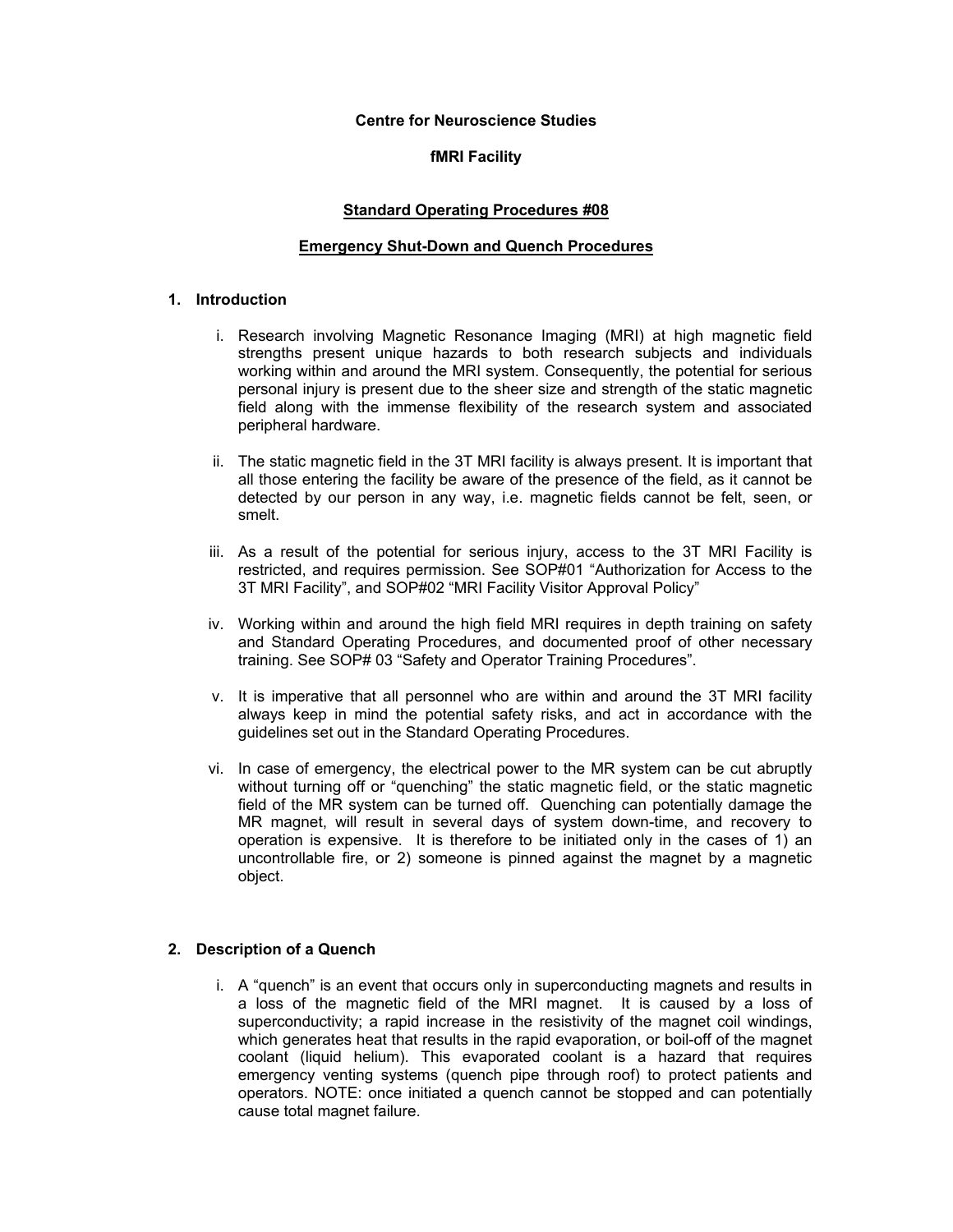- ii. There are 2 situations in which a quench may occur.
	- a. Spontaneously due to some force or disruption to the magnet system.
	- b. The emergency "Magnet Stop" button is depressed during an emergency situation.

## **3. Depressing the "Magnet Stop" Button**

- i. The "Magnet Stop" button will cause the magnet to quench and must be pressed if there is a fire in the magnet room that cannot be contained using the non-magnetic fire extinguisher and requires the assistance of the fire department. Refer to SOP# 07 "Emergency Fire Procedure" for the emergency fire procedures.
- ii. The "Magnet Stop" button must be pressed if any individual is pinned to the magnet, trapped or in a potentially life threatening situation by a non-removable ferrous object.

## 4. **Emergency Quench Procedure**

- i. Evacuate the magnet room if possible.
- ii. Depress one of the "Magnet Stop" buttons. They are located:
	- a. At the center of the alarm box located on the wall to the left of the operator station, under the protective covering. The button is red and is labeled STOP.
	- b. In the magnet room, on the wall beside the door to your left as you enter the room, under the protective covering. The button is labeled STOP.
- iii. The alarm will be activated at the alarm box, the MAG STOP led will light up, and an alarm signal will sound.
- iv. If the magnet was quenched because someone was pinned, and they are injured, the operator must apply first responder principles. If the victim is not responding, not breathing and has no pulse, follow the procedure outlined in SOP# 06 "Emergency Procedure". Once all parties are safely out of the magnet room, close the magnet room door.
- v. Notify the Facility Director, and Queen's Security (x36733), immediately following the incident. The facility staff must then file an appropriate Queen's incident report of the situation.

# **5. Description of an Emergency Shut-Down**

i. The emergency shut-down procedure will shut down the entire MRI system but will NOT quench the magnet. Personnel must be aware that after initiating the emergency shut-down procedure the 3 tesla magnetic field is still present and all magnet safety procedures must still be followed.